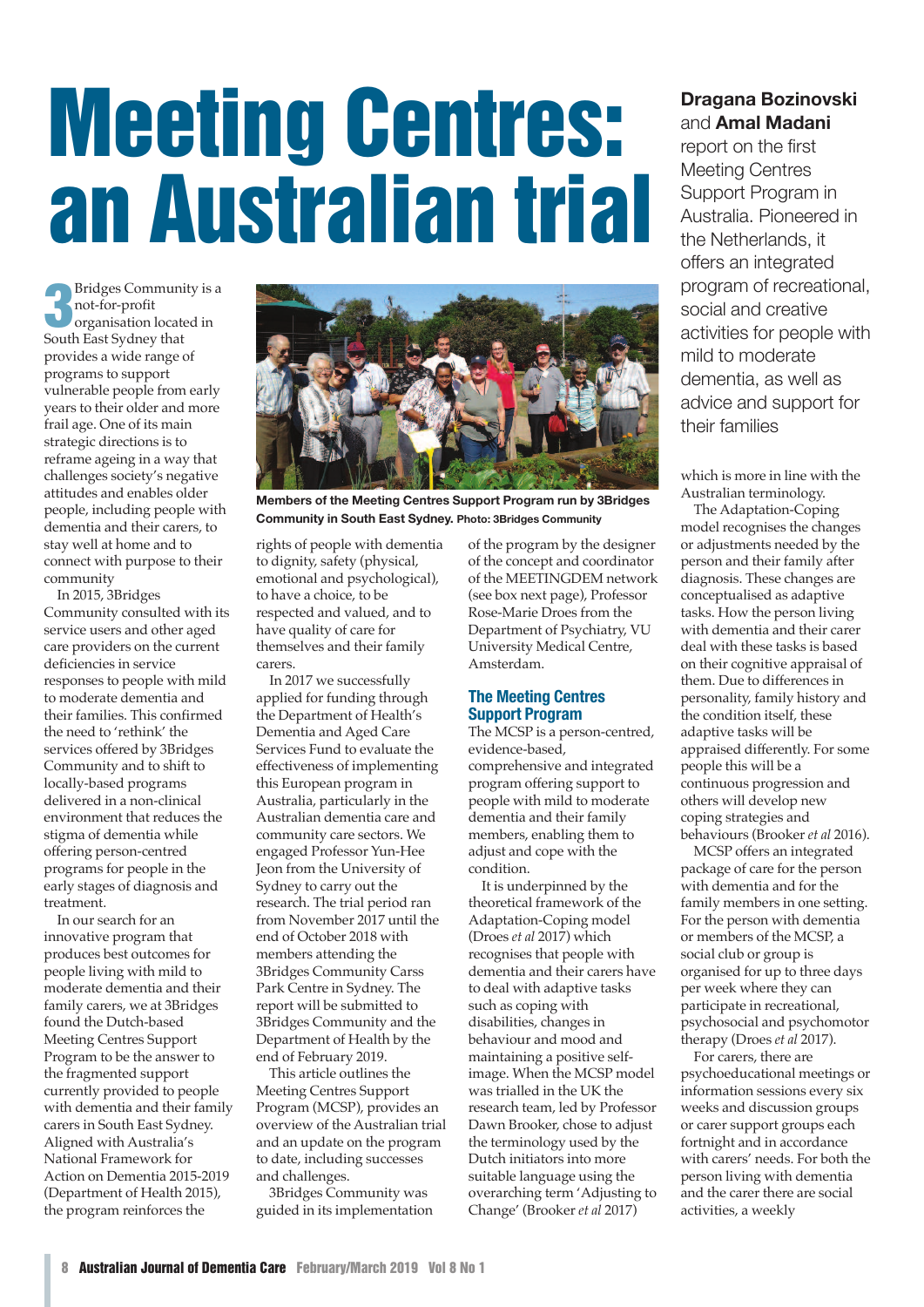consultation hour and regular monthly centre meetings where members, carers, staff and volunteers can share experiences, discuss any issues of concern, and suggest changes. Centre coordinators can provide assistance with My Aged Care, the National Disability Insurance Scheme (NDIS) or other help that may be required.

MCSP is a person-centred approach tailored to each person's specific needs. An individual support plan is set up based on their experiences with adjusting to life after diagnosis. The plan is evaluated regularly and adjusted when needed (Droes *et al* 2017). Practical, emotional and social support strategies aimed at helping people to adjust to changes in their life are offered to the members and their carers.

MCSP integrates several support activities that have evidence in research or practice to be effective for people with dementia or their carers, such as cognitive stimulation, psychomotor therapy, music therapy, activity groups, family support, psychoeducation and counselling (Droes *et al* 2017). In accordance with the recommendations from the

# **Meeting Centres international network**

The MEETINGDEM NETWORK project is aimed at implementing and evaluating the Meeting Centres Support Program (MCSP) for people with dementia and their carers living in the community.

It was launched in June 2018 in Amsterdam and consists of Meeting Centres in Australia, Italy, the Netherlands, Poland, Spain and the UK, and the universities and care and welfare organisations involved in developing or implementing these Meeting Centres.

Its aims are to: disseminate the Meeting Centres concept; exchange knowledge on effective post-diagnostic care and support for community-dwelling people with dementia and their carers via the website, newsletter and conferences; and promote international collaboration in applied research in post-diagnostic interventions in dementia. Details: www.meetingdem.eu

Clinical Practice Guidelines and Principles of Care for People with Dementia (NHMRC 2016) 3Bridges MCSP encourages its members to participate in one hour of physical exercise, healthy meal preparation including set-up and clean-up, and to do as much for themselves as possible while fostering their independence at the centre and in the community. Carers are welcome to stay and participate as active members or they can use the program as respite.

MCSP is offered at an



**Members of the Carss Park Meeting Centres Support Program enjoy a game of bowls during an outing. Photo: 3Bridges Community**

accessible location that facilitates social inclusiveness and community integration (Droes *et al* 2017). 3Bridges Community currently offers two locations, one at Carss Park and the other at Summer Hill, in Sydney. Both run at established community centres. This enables social participation with other non-MCSP staff and centre users including visitors to the community garden and parks, as well as different generational groups such as childcare and local primary and high schools. This inclusion is supported by 3Bridges Community being a dementia champion and actively engaged in raising dementia awareness in the local area and ensuring communities are developing a dementia-friendly attitude.

#### **The MCSP team**

MCSP is provided by a small, professional team and volunteers. The 3Bridges MCSP consists of five parttime professionals working across the two sites: two dementia care specialists, one social worker, one exercise physiologist and one diversional therapist. Professional staff are supported by volunteers and university students from social studies, creative music therapy or therapeutic recreation courses on

practical experience.

For Program Leader (and coauthor here) Dragana Bozinovski, it was a dream come true to have the opportunity to be involved in implementing the MCSP soon after graduating with a Bachelor of Dementia Care from the University of Tasmania.

Despite the number of challenges initially encountered, the benefits and the positive impact for the members and their families were evident very soon after launching the first centre at Carss Park. The main ingredient for that was the camaraderie amongst the members. Meal preparation and having lunch together has become a focal point and many members are referring to the group as a 'new family'. This enables members to take these new friendships outside the centre and continue to support each other in the community.

MCSP Centre Coordinator Melissa has seen how the program supports the family as a whole. "We get to know the individuals better through our connection with their family and can help respond to issues as they arise before they become a crisis," she said. "The transparency of our monthly meetings where we talk openly about what is or is not working well with the program has really helped us to develop a comprehensive and responsive program that is always adapting to the group dynamics. Our members feel they come to the group to help others and this sense of purpose is so important to maintaining their emotional wellbeing.'

As a recreational therapist at MCSP, Connie ensures that all the members get the opportunity to socialise, enjoy physical activities and express their uniqueness in a very friendly, inclusive environment. "It is a place where people with dementia and their carers regain the sense of belonging and enablement," she said.

MCSP exercise physiologist